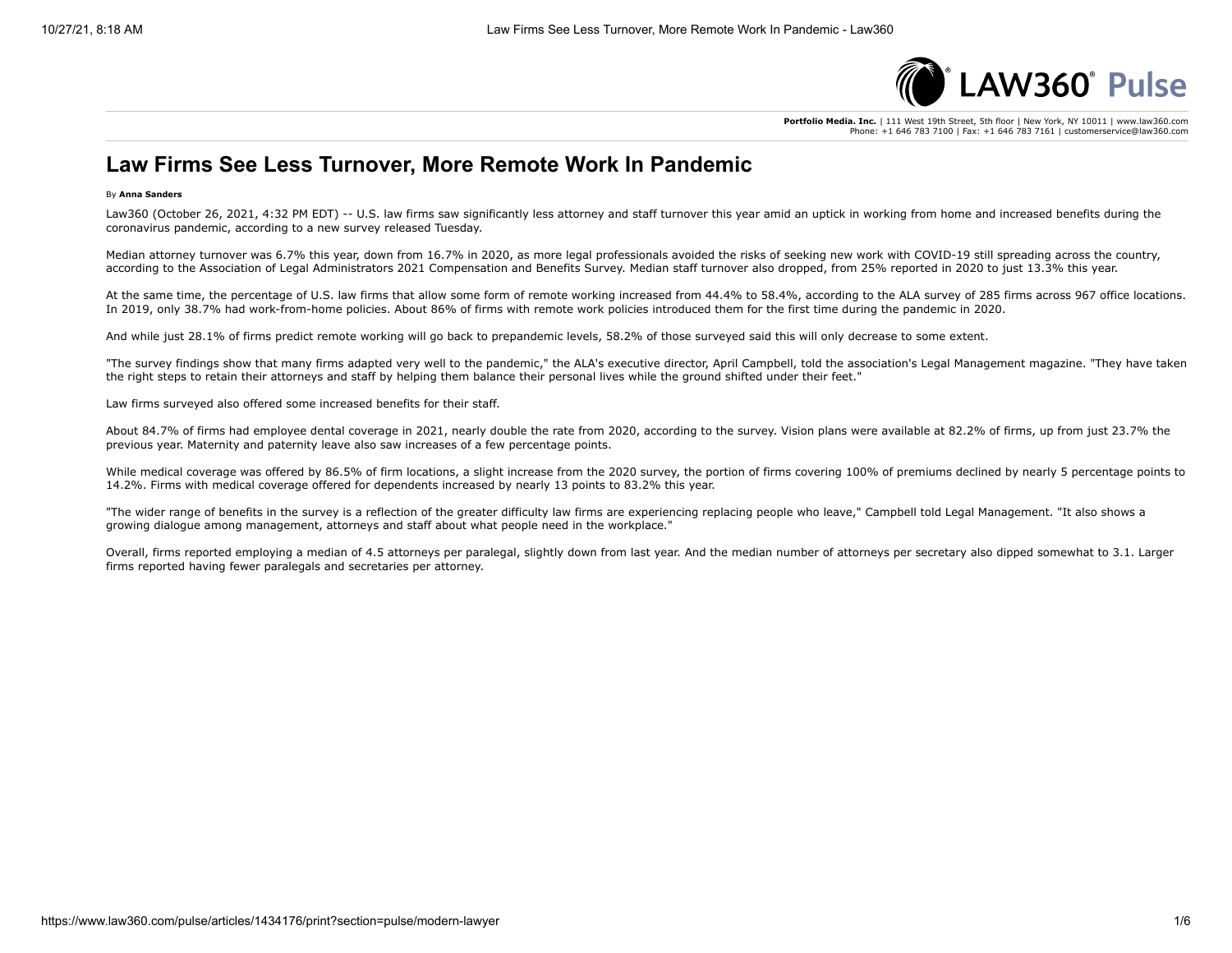# **Larger Law Firms Have Lower Support Staff Ratio**

Smaller U.S. law firms reported fewer attorneys per paralegal and secretary, the Association of Legal Administrators compensation and benefits survey found.



Click to view interactive version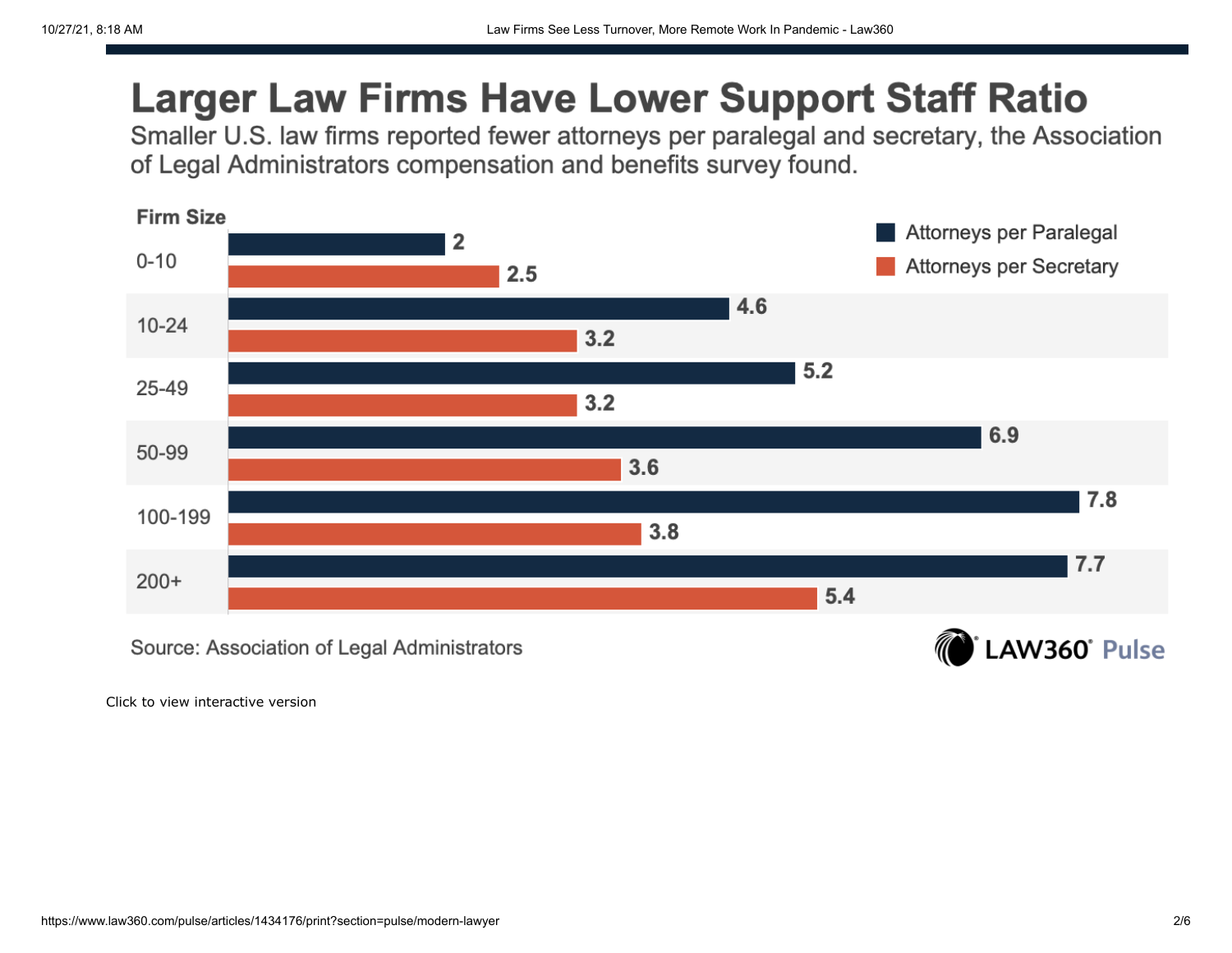Like last year, marketing and business development chief officers had the highest median base salary of \$337,000, according to the survey. Chief information officers reported the second highest, at \$280,000, a 3% bump from 2020.

This may be partially due to the importance of knowledge management in retiring lawyers and staff as well as handling increasing use of data with more law firm workers and clients working from home, according to Campbell.

"The higher salaries for the CIO position reflect high demand for people with technical skills," Campbell told Legal Management. "There's a lot of competition for that talent."

Compensation for associate attorneys with more than two years of experience increased by some 3% over 2020.

The typical chief operating officer at a law firm makes a base salary of \$400,000, according to the ALA's 2021 Large Firm Key Staff Compensation Survey, also released Tuesday. That's 44% more than the second-highest median base salary of \$277,500 for chief financial officers or directors of finance.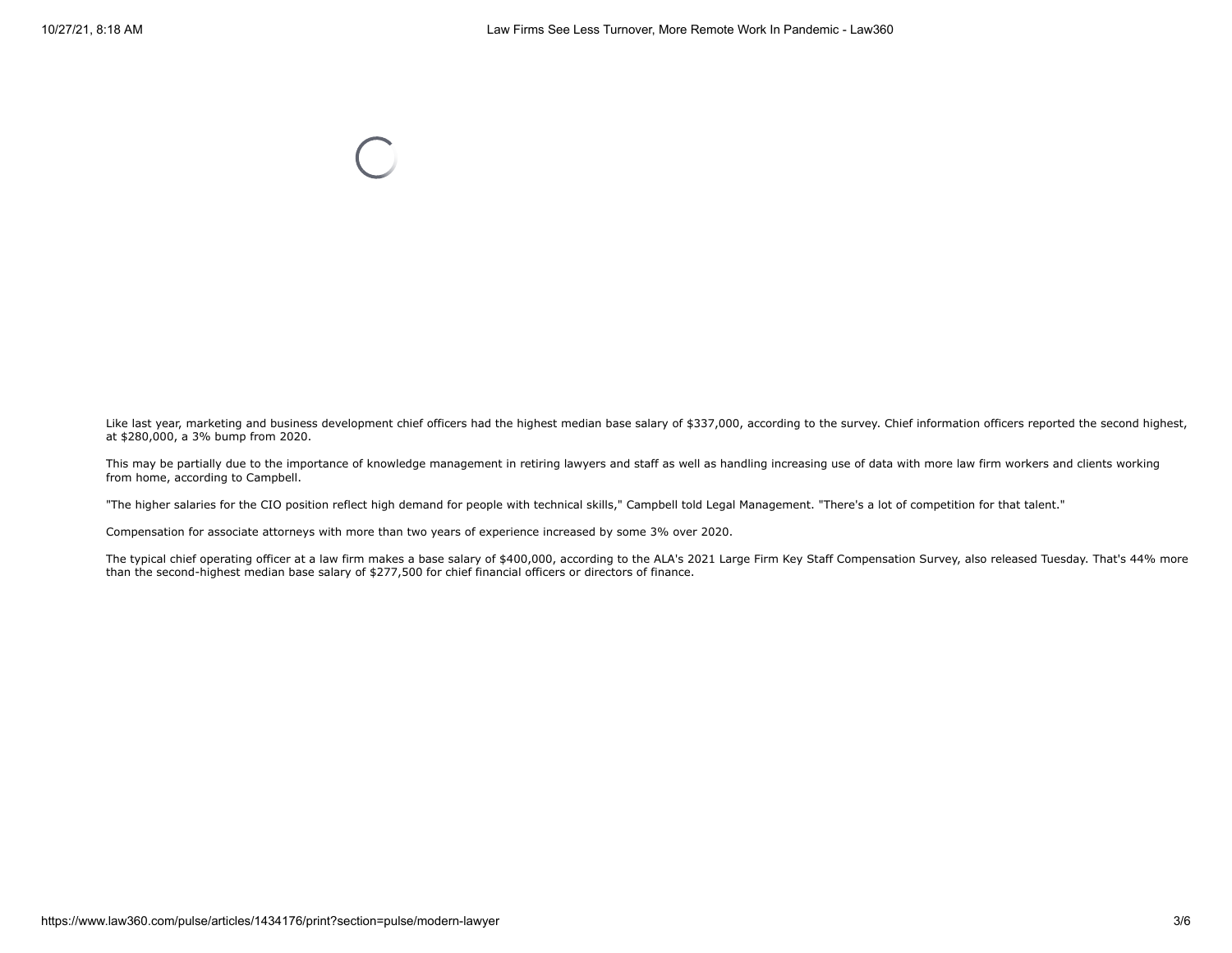### **Median Base Salaries for Key Staff at Large Firms**

Chief operating officers eaily topped the median base salaries of 13 c-suite positions at large U.S. law firms as of Jan. 1, according to a recent survey.



Click to view interactive version

The majority of law firm positions saw base salary increases between 2% and 5%, with larger shops tending to report higher pay, according to the compensation and benefits survey.

Still, about a fourth of law firms laid off employees in response to the pandemic, the survey found. Most of those layoffs affected less than 6% of the staff, but a fifth of firms laid off 10% or more.

About a fourth of law firms surveyed also froze salaries or bonuses, and nearly a third of them took temporary pay reductions, with roughly half reducing pay by 10% to 24%. But these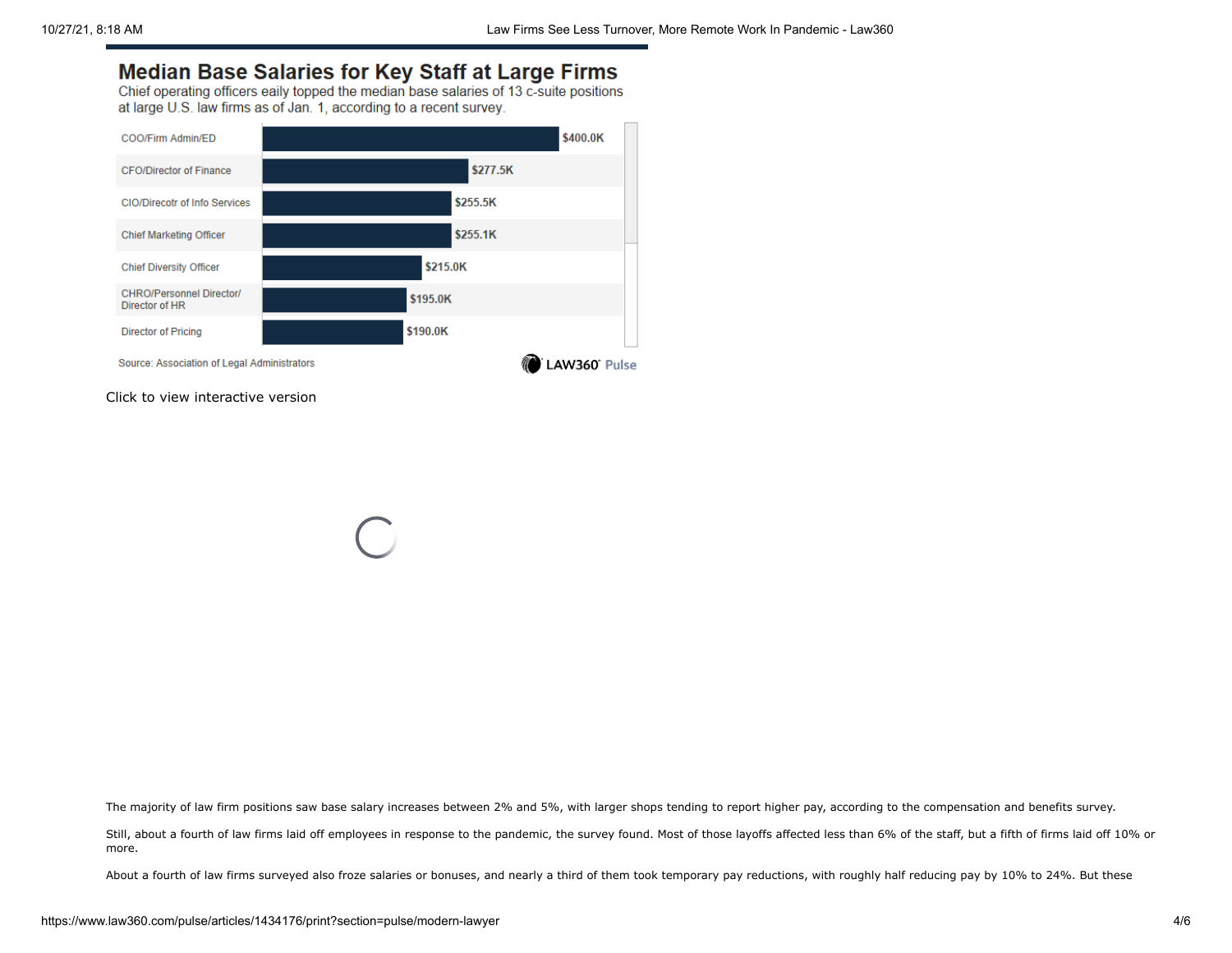reductions lasted less than half a year at most firms, with the majority reporting that salary levels returned to normal by Jan. 1.

## **Shift in Bonuses Offered by Law Firms**

A smaller share of U.S. law firms provided discretionary, merit, signing, recruiting and tenure-based bonuses in 2021 compared to last year, according to a recent survey.



Click to view interactive version

The percent of law firms offering discretionary, merit, signing, recruiting and tenure-based bonuses also dropped. But merit and recruiting bonuses took the biggest hits. Just 43% of U.S. law firms surveyed offered merit bonuses, down from 61.3% in 2020. And only 32.6% offered recruiting bonuses, down from 61.2%.